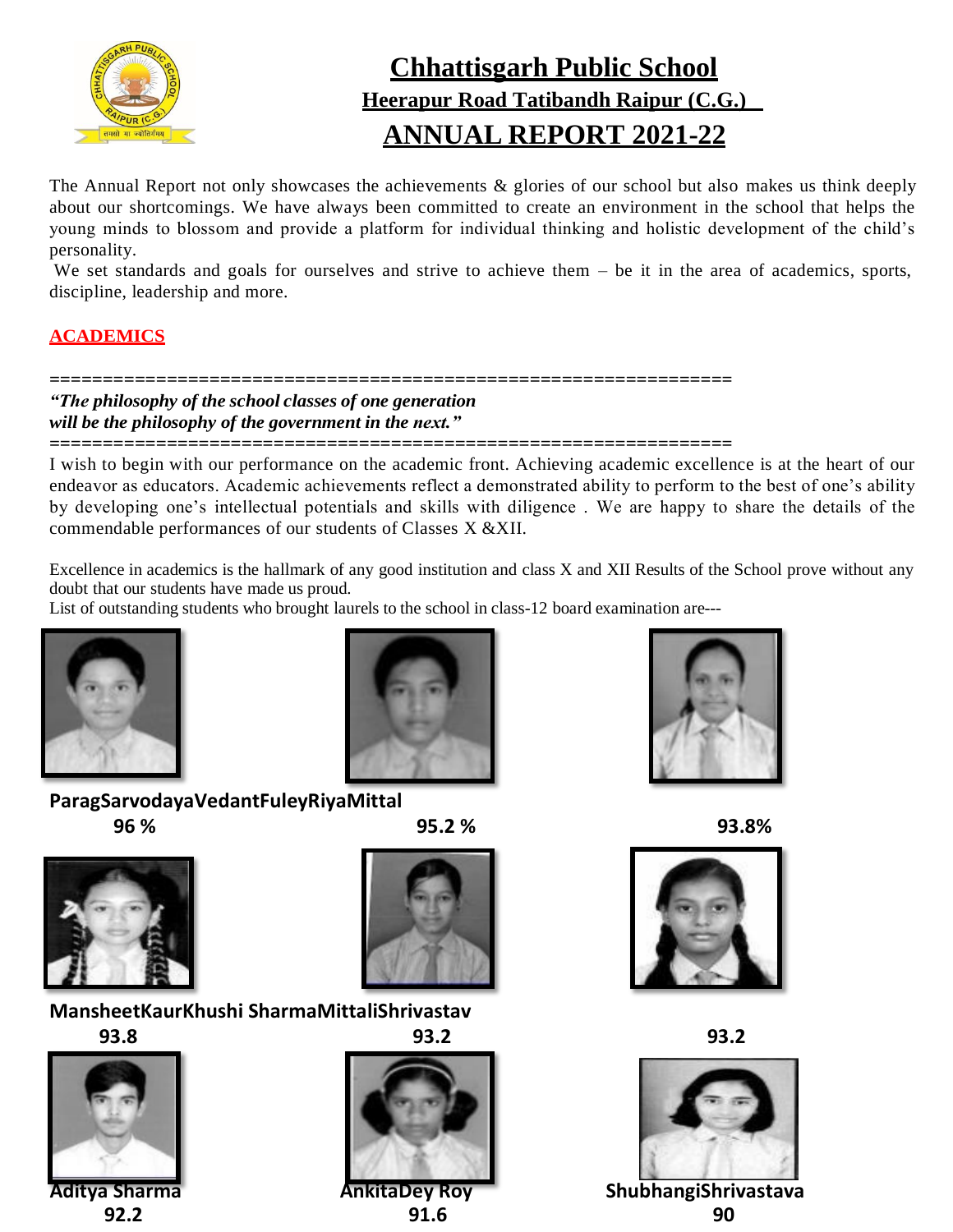Students got more than 90% marks & 13 students got 81 to 89 % Marks. Overall result of school is 100%.

**List of outstanding students who brought laurels to the school in class-10 board examination are---**





**AnukritiShrivastavaVaibhavPrakashKhushi Gupta 97 % 96.2 % 96%**



**94.4% 94% 93%**





**Tanisha Sharma Vedansh GuptaShaguptaAnsari**









**MitaliRamdwarPurviVermaCHHAVI PALIWAL**

**92% 91.2% 91% 9 Students got more than 90% marks & 20 students got 81 to 90 % Marks. Overall result of school is 100%. Chairperson MrsJyotiAgrawal and Principal Mr. RakeshChaturvedi congratulated the successful students and staff for their hard work.**

**The internal exam result for classes 1 to 12 was 100% forsession 2021-22**

# COCURRICULAR ACTIVITIES

A learner's journey of Education reaches the destination only when he/applies the classroom knowledge into real life situations. Various cocurricular activities besides the academics fulfillment maximize divergent skills of the pupils. Cocurricular activities thus claim equal importance.

A glimpse of vivid virtual competitions which were held amidst the pandemic to inculcate listening, speaking, reading, writing, research, organize and many others skills are as follows.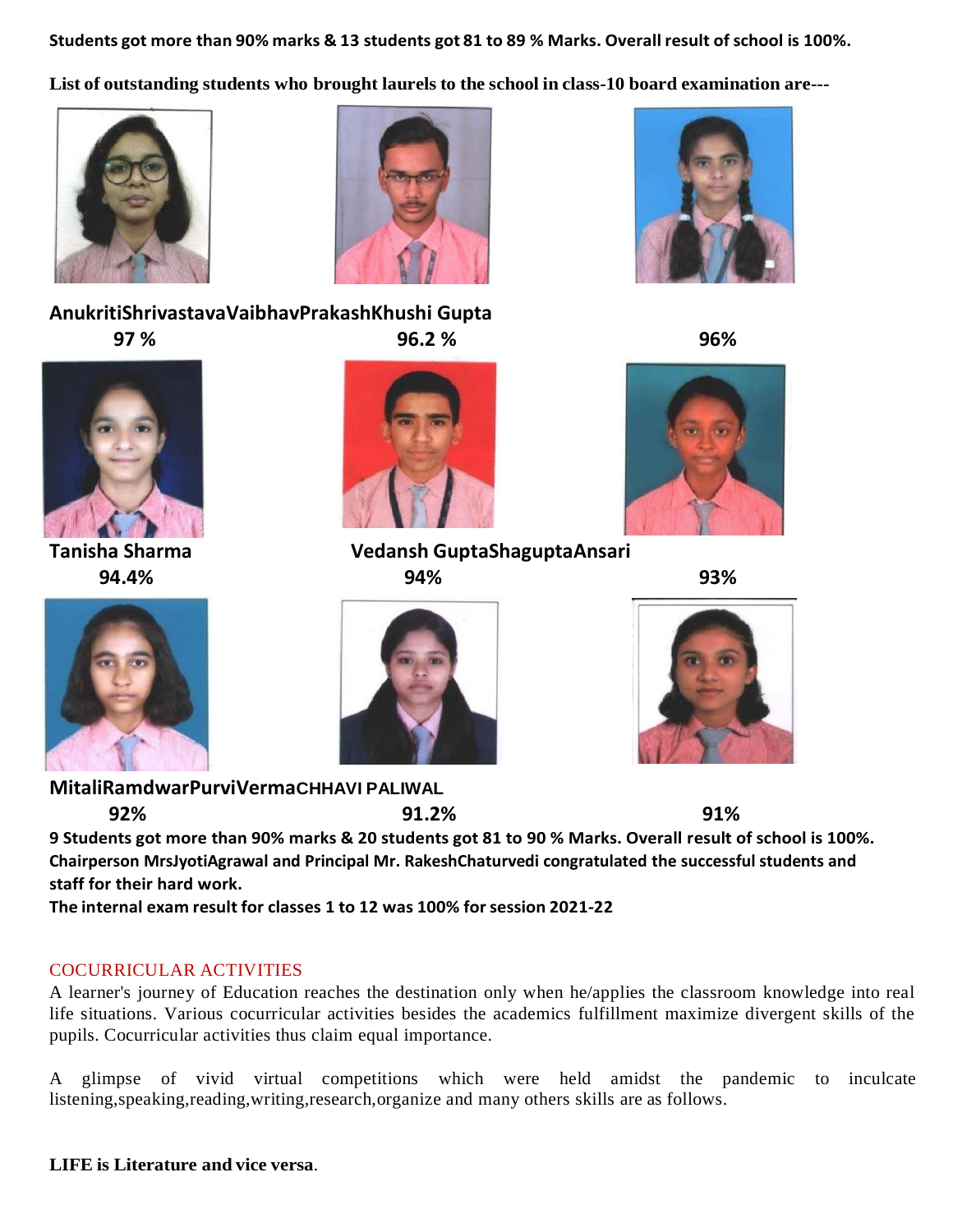# **LITERARY**

#### **Crossword PuzzleGroup-1**

English

Winner- Shail Ramudamu 2A Runner up- Pratik Verma 2A

Hindi Winner- Aarana Somvanshi 1A Runner up- Lekhraj Sahu 1A

Group 2

English Winner- Shreyanshi Pattanik 5C Runner up- Priyanshi Khastri 5B

Hindi Winner- Sakshi Banchhor 3B Runner up- Kanak Koshley 3A

PoemRecitation Group-1

English Winner-VedanshiDash 3C Runnerup-AnishikaThakur 2B

Hindi Winner-DakshyaKumarSingh 1B Runnerup-SakshiBanchhor3B

Group-2

English Winner- Shreyanshi Pattanik 5C Runner up- Priyanshi Khastri 5B

Hindi Winner- Sakshi Banchhor 3B Runner up- Kanak Koshley 3A

Dictionary Navigation Competition (Group-2)

English Winner- Jinal Soni 4A Runner up -. Md. Aayan Hque Khan 5A

Elocution Competition English Group 3

Winner- Gayatri Sharma 7A Runner up- Aditi Sharma 8C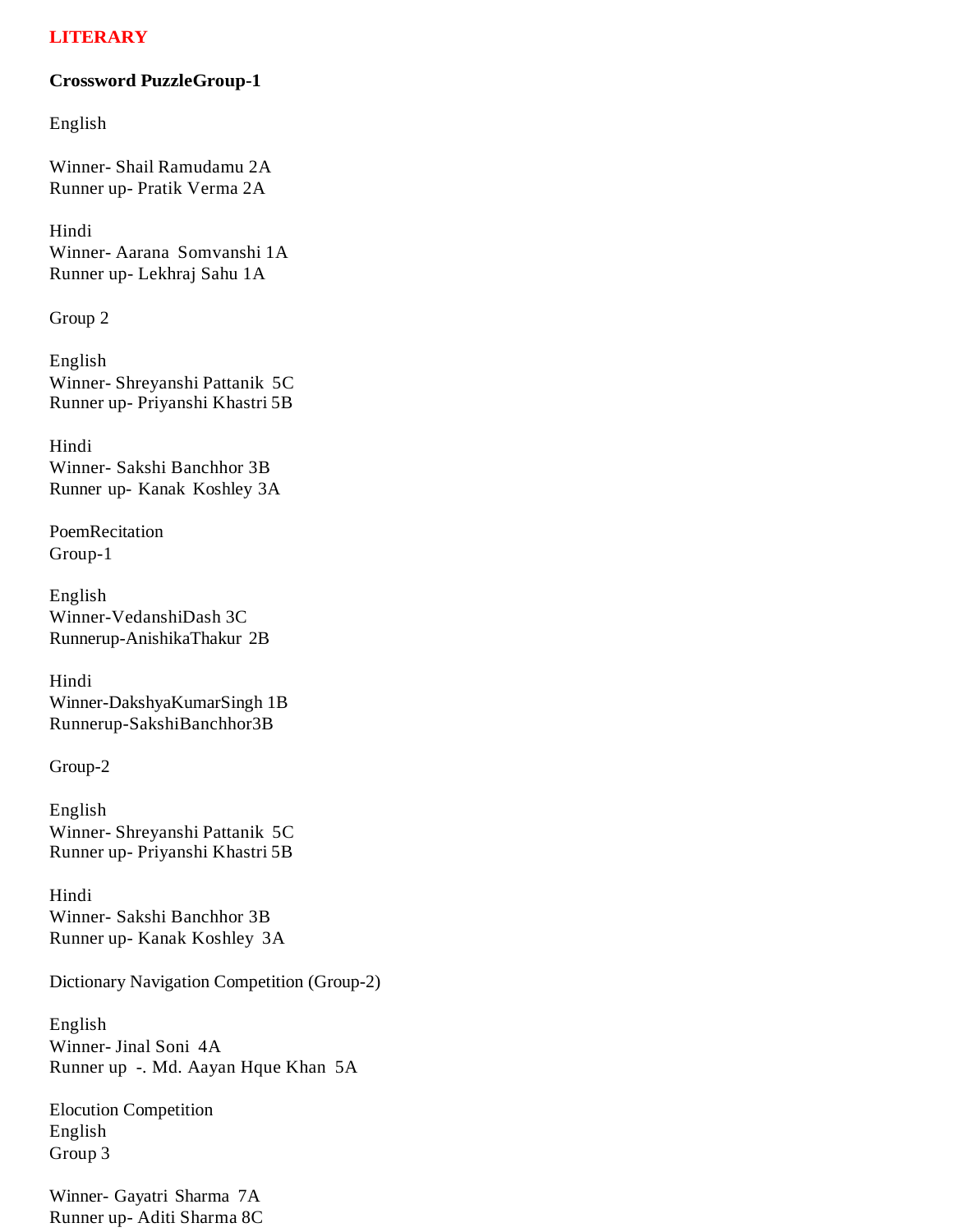Sloka Chanting Competition Group-3

Winner : Deepika Digwa 8A Runner up : kirti Mittal 6B

Article Writing Competition Group-3

Hindi Winner- Bhavya Kumari Class - VIII C Runner up- Jaskirat Kaur Class- VI B

English

Winner - Aditi Sharma Class- VIII C Runner up- Deepika Dingwani Class - VIII AA

Debate Competition Hindi Winner- Bhavya Kumari Class - VIII C

Runner up- Simran Sahu Class- VIII B

English Winner - Bhavya Kumari Class- VIII C Runner up- Gayatri Sharma Class - VIIA

(Group-4) HandwritingCompetition Hindi

Winner-MansiSingh10C

Runnerup-DoliJangid-10A

English

Winner Ayushka Verma 10th C

Runner up Snehapriya Das 12th Science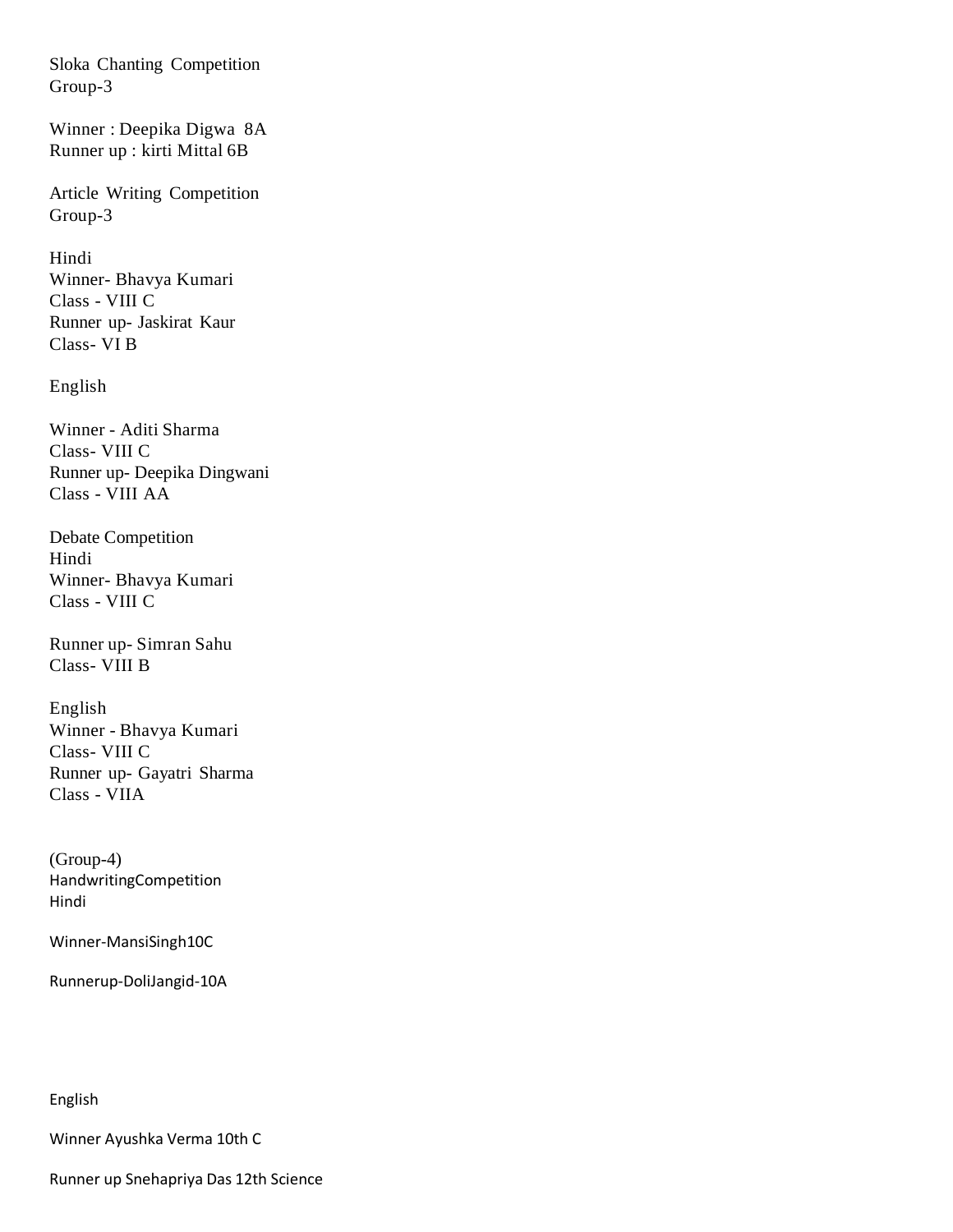Crosswordpuzzle

Hindi

Winner-AnukritiShrivastava11thScience

Runnerup-DoliJangid10A

English

Anukriti Shrivastav 11th Science

Insha Faridi 12th Science

Elocution (Hindi)

Winnerup-chhaviPaliwalclass11commerce.

Arjunhouse.

Runnerup-SoumyaPathak10thc.

English Extempore

Winner:Khushboo Agrawal 12th Comm.

Runner up:Lavanya Dewangan 10th A

Storywritingcompetition.

Hindi

Winner:AyushiTiwari-12thArtsArjunhouse

Runner-up: PiyushAnurag11thComm.AruniHouse.

English

Winner:Chirag Jain 12th Comm.

Runner up:Tanushri Sarkaar 10th B

Debatecompetition.

Winner-Lavanyadewangan.10thA

Runnerup-Prithvidewangan.9thA

# **SPORTS**

"To be a great champion, you must believe you are the best. If you are not, keep on trying."

Sports competitions inculcate the spirit of positive challenges & sportsmanship among the students and prepare them for the life ahead. Sports, Games and Physical Fitness occupy a place of importance in our curriculum. Our students actively participated in different virtual sports competitions.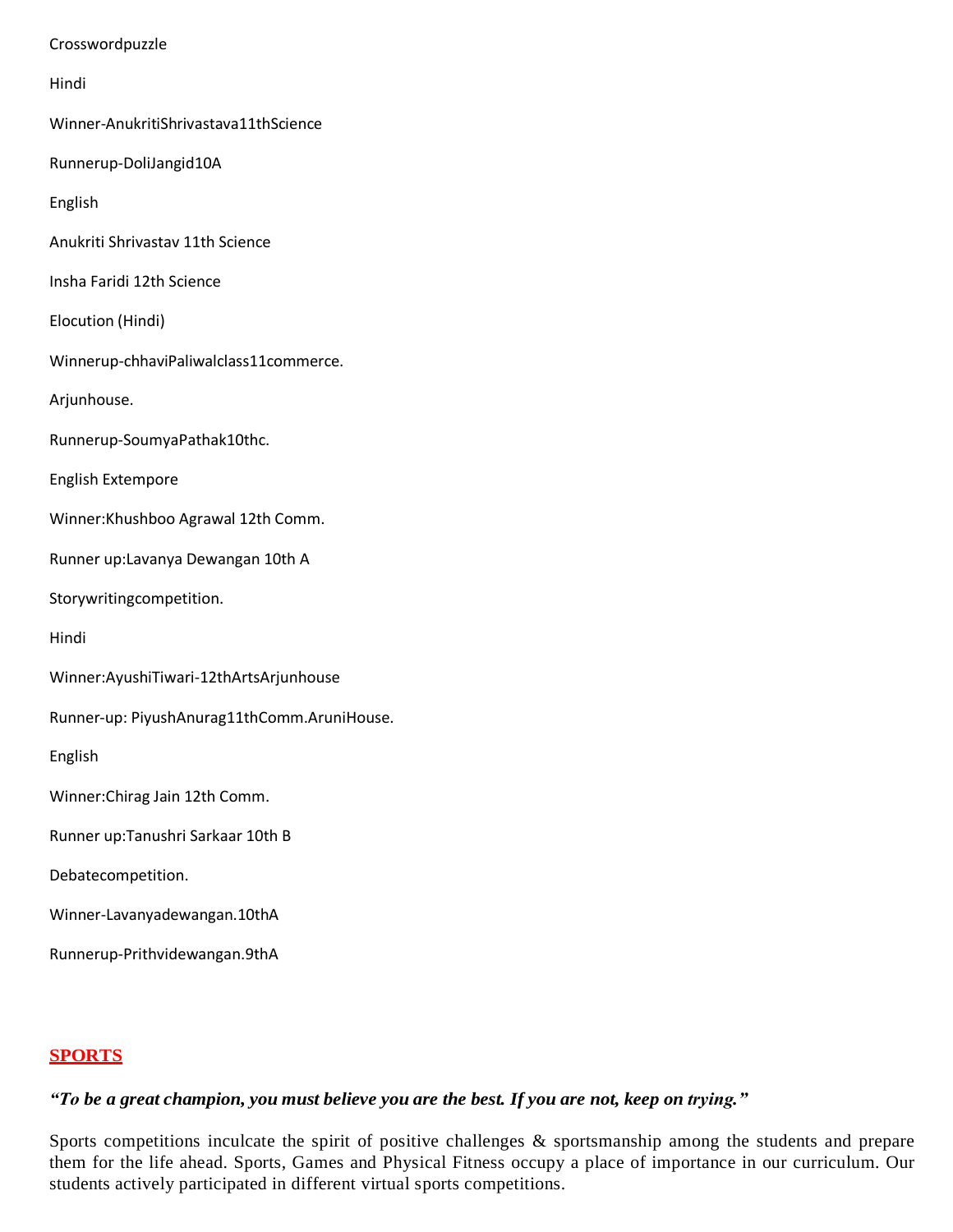Sports activities 1.Yogasan 2.Pranayama 3.Rope skipping 4. 2.0 km run Amrat mahotsava 5.Calisthenic exercises 6.A, B ,C yoga for class 1 and 2.

### **SCIENCE**

#### **Reason, experience and observation are the trinity of science**

Our school registered it's ACHIEVEMENTS CUM PARTICIPATION IN SCIENCE EXHIBITION(s)

| <b>INSEF Regional Fair Raipur.</b> |                             |               |
|------------------------------------|-----------------------------|---------------|
| NAME OF STUDENT                    | PROJECT SELECTED            | <b>PRIZE</b>  |
| ANOOP VERMA                        | Obstacle avoiding car/robot | <b>BRONZE</b> |
| ANSHITA RAJ VERMA                  | Obstacle avoiding car/robot | <b>BRONZE</b> |

#### INSPIRE (INNOVATION IN SCIENCE PURSUIT FOR INSPIRED RESEARCH) 2021-22

| NAME OF STUDENT         | IDEA/INNOVATION                         |
|-------------------------|-----------------------------------------|
| MITANSH SINGH TANWAR    | <b>HYDRAULIC LIFT</b>                   |
| KIRTI MITTAL            | COLOUR CHANGING OF EXPIRED FOOD PACKETS |
| <b>SHREYANSH PANDEY</b> | AUTOMATIC STREET LIGHT CONTROL SYSTEM   |
| AARYA MITTAL            | WATER PURIFIER/FILTER AT SOURCE         |

STUDENTSPARTICIPATED in NATIONAL TALENT SEARCH EXAMINATION 2021

RANI SINGH THAKUR AVINASH SINGH BHATPAHARI MUSKAN SINGH THAKUR VIBHA JANGHEL JEETNANDINEE WORKADE PRIYESH KUMAR MISHRA VINEET SINGH AYUSH KASHYAP HANSHIKA GHAI VARSHA UPADHYAY

### **CULTURAL**

**If we are to preserve our culture we must continue to celebrate it." To instill the values of culture and tradition, various events were celebrated through competitions.**

GROUP - 1 (CLASS 1, 2 AND 3 )

COMPETITON / EVENT WINNER CLASS RUNNER - UP CLASS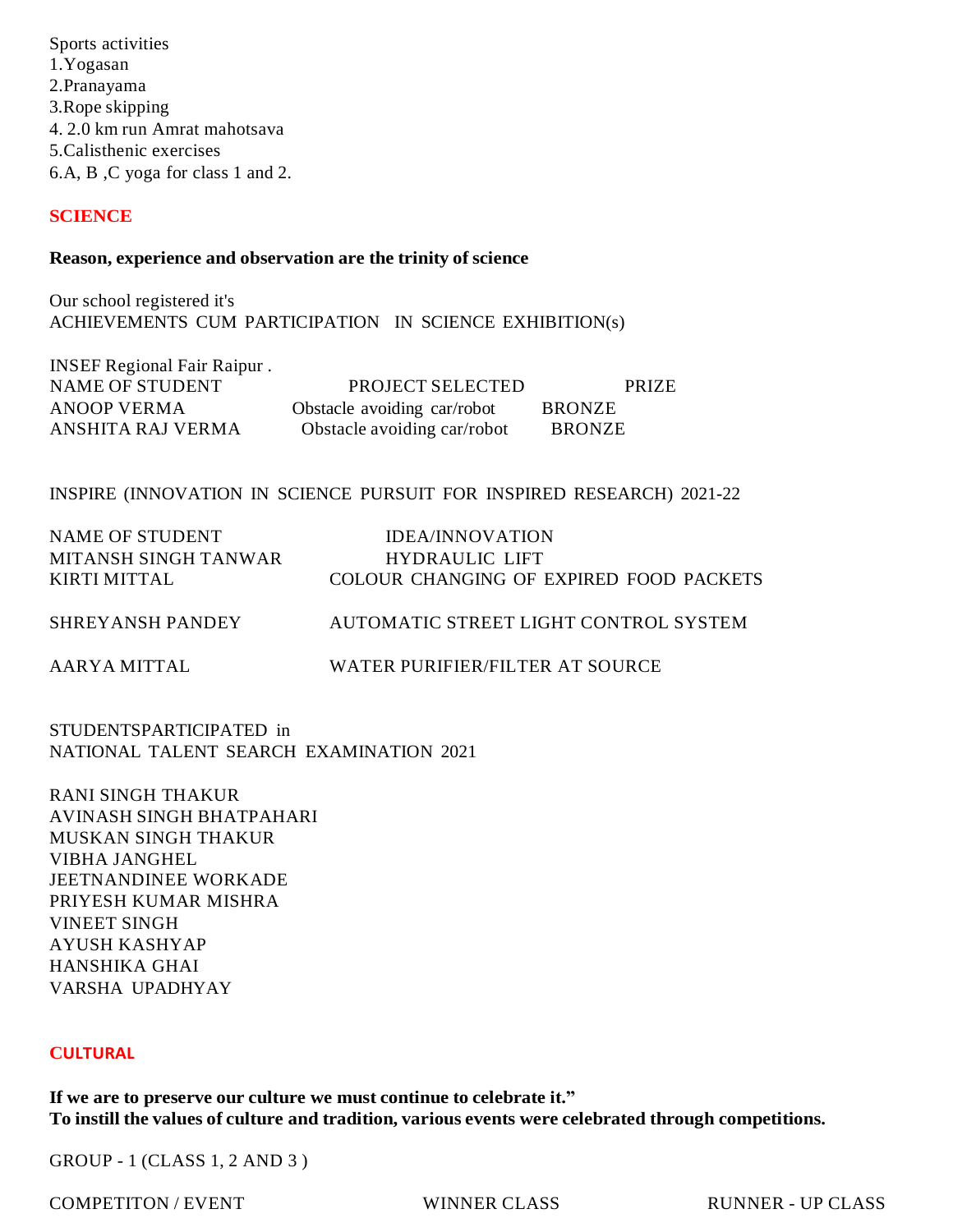| <b>DRAWING COMPETITION</b>                                                | PRAYAG SONI 2 A          | DIVYANSH DAS 2 A                          |
|---------------------------------------------------------------------------|--------------------------|-------------------------------------------|
| WORLD NATURE CONSERVATION DAY<br>(CELEBRATION)                            | ANISHIKATHAKUR2B         | AARNASOMWANSHI1A                          |
| FANCY DRESS COMPETITION VEDANSHIDASH3C                                    |                          | AAYANKHAN2B                               |
| RAKHI MAKING COMPETITION                                                  | DAKSH KUMAR SINGH 1B     | RIDDHI JOHRI 3 B                          |
| PRE JANAMASTHAMI CELEBRATION                                              | G.SATWIKNANDAN2A         | BHUMIKASAHU1A                             |
| DIYA DECORATION COMPETITION<br>KITE MAKING COMPETITION                    | RIDDHI JOHRI 3 B         | DIVYANSH DAS 2 A                          |
| GROUP -2 (CLASS 4 AND 5)                                                  |                          |                                           |
| DRAWING COMPETITON                                                        | AANYA GARG 5 C           | KARNPREET SINGH MANN 5 A                  |
| WORLD NATURE CONSERVATION DAY<br>(CELEBRTAION)                            |                          |                                           |
| <b>SALAD DECORTAION</b>                                                   |                          | JEEVIKA KHUSWAHA 4 B AARNA CHANDNANAI 4 A |
| RAKHI MAKING COMPETITON                                                   |                          | DAKSHYA BHIVGADE 4 C RASHI SARKAR 4 B     |
| PRE JANAMASTHAMI CELEBRATION                                              |                          |                                           |
| DIYA DECORATION COMPETITION                                               | <b>JINAL SONI 4 A</b>    | AAKARSH DESHMUKH 4 A                      |
| KITE MAKING COMPETITON                                                    | JEEVIKA KHUSWAHA 4 B     | <b>HARIT RATHOD 4 A</b>                   |
| GROUP-3 (CLASS 6,7 AND 8)                                                 |                          |                                           |
| DRAWING COMPETITON                                                        | Mehak Malhotra 6 A       | Aisha Faridi 6 B                          |
| RAKHI MAKING COMPETITION                                                  | vShiksha Bhushan 6 C     | Srishti Sharma 8 C                        |
| <b>JANMASHTAMI CELEBRATION</b>                                            |                          |                                           |
| POT DECORATION COMPETITION                                                | Jaskirat Kaur 6 B        | Mehak Malhotra 6 A                        |
| RANGOLI COMPETITION                                                       | Oshi Verma 6 A           | K Poonam Patro 8 B                        |
| MEHENDI COMPETITION<br>Group- $4$ (class 9 to 12)                         | Shrishti Sharma 8 C      | Deepika Dingwani 8 A                      |
| Rakhi making competition                                                  | Manju Chopra 11 commerce | Mansi Singh 10C                           |
| Mahendi competition<br>Anshika Taunk 11 commerce Riya Tilwani 11 commerce |                          |                                           |
| Rangoli competition                                                       | Riya shahare 9 A         | Tanishka Sharma 11 commerce               |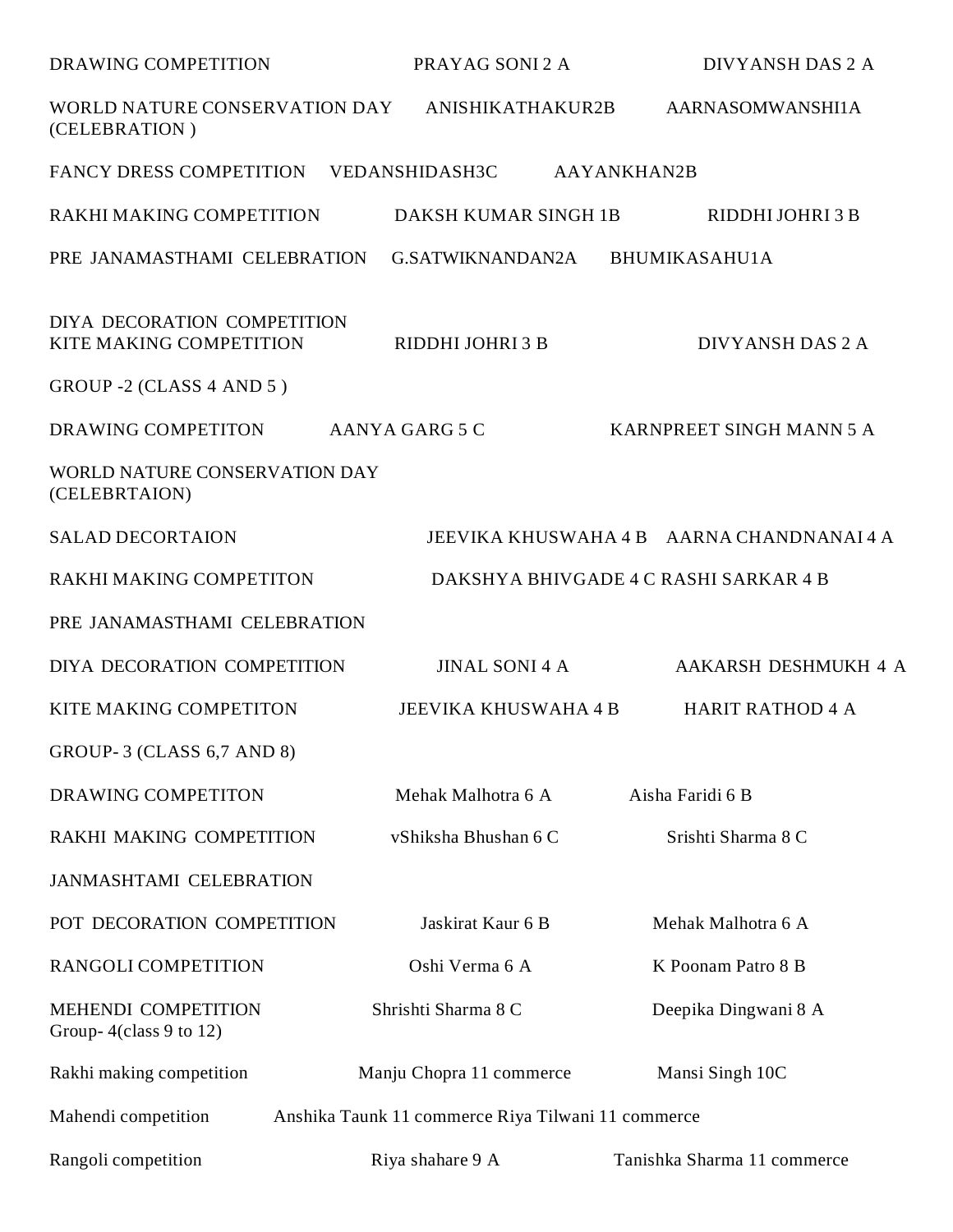My countless congratulations and good wishes to all our young achievers.

# **"Nothing changes, until you change.Everything changes, once you change."**

# **STUDENTS' SEMINARS & WORKSHOPS**

# **Keeping Physical and mental wellness during the pandemic was really challenging one.**

Various Virtual Programs forstudents,teachers and parents were organized by Surya Jan Kalyan Samiti.

1-Weeklong Health Wellness and Stress management program.

2-Career Counselling program was organized for board exam appearing students.

3- POCSO offline meetings and personal counseling sessions were provided by the teachers

4. Seminar for students on Carrier options based new age technological skills by XP-India.

To ensure that our students are well equipped with knowledge to face any challenge, we have focused sessions on special topics including Basic Life Support, Health and Hygiene for Girls, Career Counseling, Leadership Skills, Career Planning and Development.

# **TEACHERS INSERVICE TRAINING & WORKSHOPS**

In keeping with the school's policy of continuous upgradation of knowledge and skills, our teachers attended various workshops and seminars organized by the CBSE renowned resource persons through,Diksha App,,CBSE Training Portal,and other training agenciesso as to improve their academic skills and to update their capabilities. Some of the important trainings are

Experiential Learning (Batch 1&2)

Competency Based Education (Module 1,2,3,4)

Classroom Management Strategy and many more .

# **"The journey of thousand miles begin with a single step."**

### **SMC (School Management Committee) Meetings**

The SMC meetings are held with a futuristic purpose to mitigate the problems of the teachers and the taught. It observes and analyses the requirements for a successful teaching learning process in the 21st Century.

The SMC unanimously passed and executed the following plans for the session 2021-22

1-The unused area of the school ground was made useful and available for the students by developing the same into a vast lush green area with sporting facilities.

2- The students who became the victims of the pandemic were benefitted under "MAHATARI" Yojna.

3-The students whose parents became jobless or in financial crisis during the pandemic were benifitted by remitting tuition fees either partially or fully as per their official document of income status.

4-Other benefits as per CBSE norms were also implemented at the time of registration.